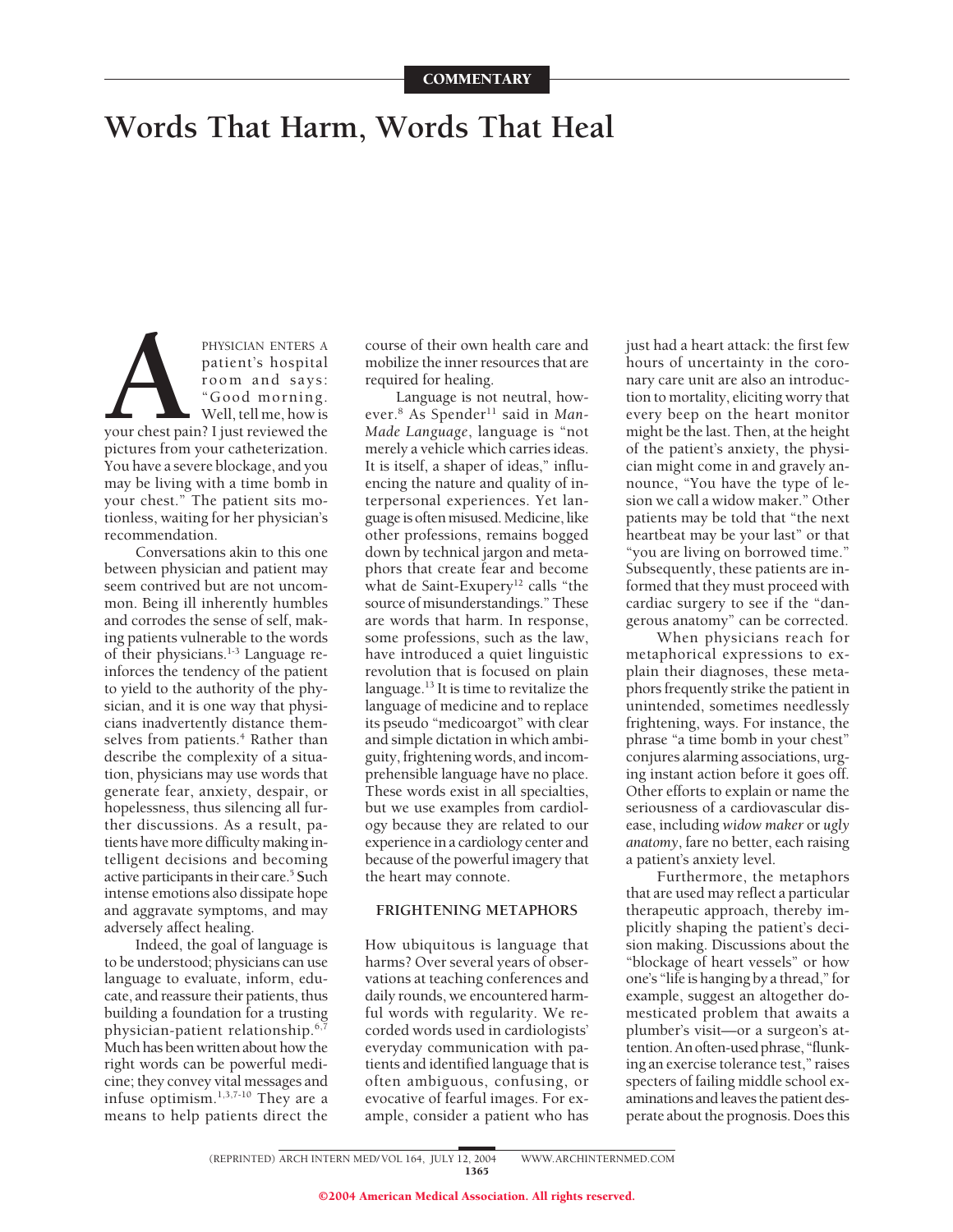mean that the patient has lifethreatening heart problems and should no longer continue to enjoy pleasurable pastimes? Does such a "failing" result require decisive orimmediate intervention? Using these metaphors, however earnest the wish to communicate clearly with patients, introduces therapeutic bias into the patients' "perception of illness."14

# **MISUNDERSTOOD JARGON AND TECHNICAL LANGUAGE**

Medical language also contains idioms that physicians use reflexively without considering their precise meaning or possible impact on the patient. Examples such as "abnormal electrocardiogram," "silent changes on the electrocardiogram," or "sick sinus syndrome" are jarring when heard by a patient. Furthermore, such phrases mask the spectrum of possible meanings contained within them. A so-called abnormal electrocardiogram in one person may be "normal" in someone else. Similarly, a patient with sick sinus syndrome may have a long-standing history of asymptomatic pauses. Perhaps it would be more helpful to avoid determination of normalcy and simply describe the findings in a way that educates the patient about his or her problem. Instead of referring to sick sinus syndrome, the physician might simply say, "Occasionally your heart slows down, and I believe that this explains your symptoms."

Another example of how deeply socialized and steeped physicians may be in the language of their profession is the seemingly innocent phrase *congestive heart failure*. This term, or its abbreviation *CHF*, is often used casually by physicians but may signal doom to the patient. One daughter recounts the following history about her father:

A physician, coming to visit his sick brother, took one glance at his brother's swollen face and limbs and muttered "congestive heart failure." I was present, and my immediate response was terror, conviction that my father had something irreversible and terminal. After all, *heart failure* sounds pretty final and irreparable. That impression hardly wavered in the ensuing trip to the ER [emergency department] and theCICU [cardiac intesive care unit], as the acronym *CHF* became part of the conversation among physicians held above my father's bed.

Heart failure is not a disease, only a description of clinical syndromes with causes so myriad as to make it an imprecise indicator of etiology, though with ominous implication for the patient. Prognosis is no longer what it used to be; much of the damage that occurs to the heart may be reversible and the symptoms controlled over decades. Perhaps a better term would be *stiff muscle syndrome* or *fluid retention*. The simple clarity of an explanation in a recent *JAMA* "Patient Page" on heart failure, describing it as a "common, chronic condition,"15 would have gone a long way toward alleviating that daughter's panic.

In contrast to frightening metaphors and idioms in which the words themselves are understood by the patient, technicallanguage becomes another source of anxiety because it is not understood. Physicians who talk about disease of the right circumflex artery or an ejection fraction of 50% leave a patient confused and worried. A simple clarification of a 50% ejection fraction, such as "your heart is pumping well," does much to relieve anxiety. The linguistic shortcut, which is sometimes misinterpreted by patients, represents another type of frightening technical language. A physician we know once told a patient that she had TS. The physician meant tricuspid stenosis, but the patient, according to a report she gave her son, interpreted TS as "terminal situation." The patient was too afraid to ask the physician for confirmation, and she died later that day. $<sup>1</sup>$ </sup>

# **REASONS WHY PHYSICIANS USE WORDS THAT MAY HARM**

The origins of words, or terms, that harm are uncharted, and some, such as *congestive heart failure*, likely reflect physicians' use of common clinical jargon without awareness of its impact on patients. Even intimidating phraseology such as "the time bomb in your chest" may have evolved as an innocuous use of metaphor to explain a technical concept. Trying to categorize the intent of physicians when they use words that harm is problematic, for intent surely varies from physician to physician and from one encounter to another. We propose 4 explanations for the use of words that harm.

Medicine's inherent uncertainty may prompt the use of words that harm. When treating patients with coronary disease, physicians may be unsure of a patient's outcome or response to medications. Both physicians and patients are disquieted by this uncertainty. It is natural for the patient to want to explore options when facing the possibility of a major intervention, but a patient's searching questions may expose the thin veneer of medical knowledge. It is natural for a physician to want to avoid a discussion of uncertainty and to present a definitive solution to a problem. Ironically, the solution may be expressed through language that harms. Furthermore, when uncertainty exists, ambiguous language may offer the illusion of protection against the threat of malpractice in a litigious age.

Time pressure may also encourage physicians to curtail patients' questions through use of words that harm. Physicians and patients alike value time, but "time is not highly valued by those who pay the bills."16 In a rushed clinical setting, it is all too easy to interject a glib, frightening phrase, rather than take the time for a more meaningful, detailed explanation. Just as a patient who is rushed may forget his or her questions, a pressured physician may not take the time to establish the open, inquiring, and self-reflective mindset that is required for empathic and educational discussion with the patient.<sup>17</sup>

Sometimes a caring physician may reach for alarmist language in order to convey a sense of urgency, thus hoping to ensure that his or her patient will comply with lifesaving recommendations. In nonemergency situations, the physician may believe that these words are necessary to persuade the patient to accomplish what needs to be done to maintain health. For example, physicians may resort to fearful imagery in exhorting patients to stop smoking. In the case of a patient who might continue to smoke after a first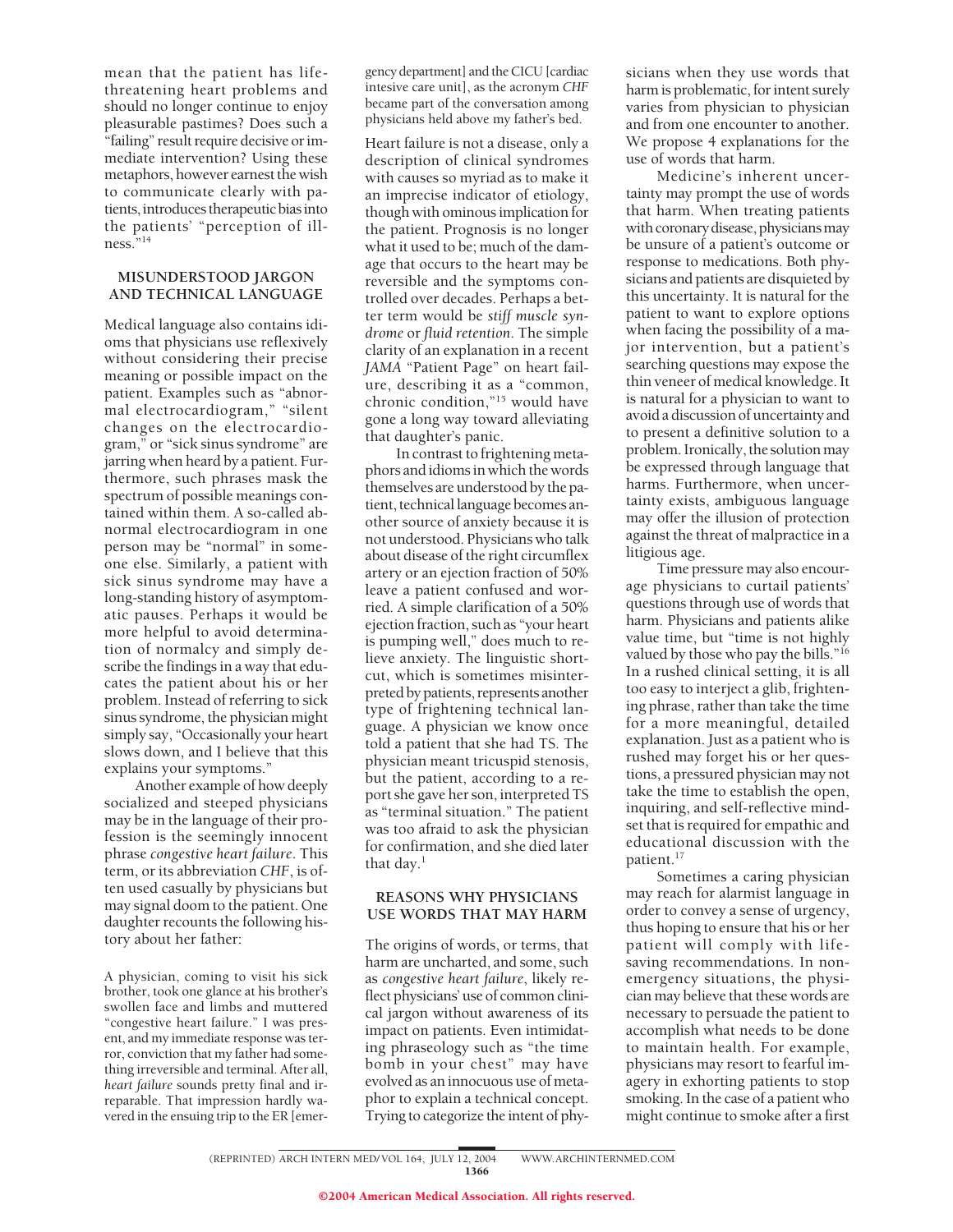heart attack, the physician may tell the patient that this heart attack is "guaranteed" to be just one of many to come if the habit is not discontinued. Through such doomsday scenarios, physicians use anxiety as a means to enhance compliance or to alter patients' behavior.

It is also likely that physicians are so close to the language of medicine, to the specific words of their subspecialty, that they may no longer really hear the words that they use.<sup>8</sup> The words we describe are learned on routine rounds or in grand lecture halls. What negative connotations are there to *CHF* for physicians who have used this acronym a thousand times. As one physician said, when referring to a patient as a *diagnosis* or a *really good case*, "These words were sliding past without me even noticing."<sup>18</sup>

Whatever the explanation for the persistence of harmful metaphors, their use is not innocuous, and it undermines the trust between physician and patient. Ambiguous or fear-inducing language engenders a series of responses that neither physician nor patient really wants. Conversations about therapeutic directions become fraught, as anxiety displaces a patient's ability to evaluate medical options calmly.

# **LANGUAGE THAT HEALS**

Therefore, what is needed is the courage to start from scratch, to search for words with clear, precise meaning and with connotations that do not evoke dread in the patient. Healing language avoids words that intensify these emotions or destroy hope and any prospect for rational selfdetermination. The best way to communicate is not through tenacious "medicobabble," but through language that adapts and responds to a patient's experience. Although metaphors are often useful in clarifying the nature of a diagnosis, they should not be used to intensify fear. Even when an innocent metaphor is used, the physician should elicit feedback from the patient to be sure that the patient has understood what the imagery was intended to convey.

Healing language provides the stage for collaborative decision making between the physician and the patient, with each of them sharing his or her "own expertise to help the patient make the best possible decision."19 In this setting, the physician provides information about the therapeutic options and clarifies the patient's priorities as they relate to these choices. Healing language is also silent; it includes a pause during which the patient can quietly consider the physician's explanations or suggestions.

In its essence, language that heals simply explains what is happening rather than cloaking a diagnosis in a frightening term. Instead of talking about time bombs, the physician might progress from first defining the problem ("you have a narrowing in one of your arteries") to elaborating on the specific interventions that will help the problem ("we can give you medications or surgery to correct this problem"). The physician may want to ask clarifying questions to be sure he or she has really understood what the patient is saying. Further reassurance that "there is every indication you will do well" will help an anxious patient. It may also be helpful to involve family members when making recommendations for patients, since the patient's relatives can ask for further clarification or alert the physician when he or she uses words or terms that are frightening.

The essential feature of language that heals is empathic communication, eloquently described by Coulehan et al<sup>20</sup> as language that aides the process of healing by bolstering patient's strengths, validating their perspective, and teaching them how to grow to be more self-reliant. In this context, physicians can also reaffirm their role as etymological teachers and so embrace a clinical language that is clear and coherent. Using everyday words can convey a physician's compassion, earn the trust of patients, and sustain a bond between equals. Furthermore, verbal communication can and should be reinforced by the nonverbal, eg, a grasp of a hand or a touch on the shoulder, and by carefully worded written instructions summarizing the physician's recommendations.3,7,18,20-23

Shouldn't we ask more of language than that it do no harm? Physicians are privileged to share patients' most intimate fears and hopes. Doesn't this very intimacy imply that the physician is more than a technician and that the physician has a responsibility to use language in a way that will lift the human spirit? What if critical conversations elicited hope rather than fear?<sup>24</sup> No matter how difficult or complex the situation, the physician who brings to it optimism can make the work of problem solving worth pursuing. Spiro<sup>25</sup> describes "the reassurance of rhetoric" as powerful medicine; he and others recognize that the positive affirmation it can evoke will redefine the nature and the quality of our relationships with patients.<sup>1,3,8,20</sup> As Faulkner<sup>26</sup> said of writers when he accepted the Nobel Prize for Literature, "It is a privilege to help man endure by lifting his heart. The poet's voice need not merely be the record of man, it can be one of the props, the pillars to help him endure and prevail." So, too, can the cogent humanity of a physician's voice offer hope for the patient to prevail in the face of disease.

> *Susanna E. Bedell, MD Thomas B. Graboys, MD Elizabeth Bedell, MA Bernard Lown, MD*

*This study was supported by The Lown Cardiovascular Research Foundation, Brookline, Mass.*

*Correspondence: Dr Bedell, Lown Cardiovascular Center, 21 Longwood Ave, Brookline, MA 02446.*

#### **REFERENCES**

- 1. Lown B. The Lost Art of Healing. New York, NY: Ballantine Publishing Group; 1999:61-77.
- 2. Pellegrino E. Words that wound and words that heal. In: Aldrich CK, ed. The Medical Interview: Gateway to the Doctor-Patient Relationship. 2nd ed. New York, NY: Parthenon Publishing Group Inc; 1999:foreword.
- 3. Cassell EJ. The Healer's Art. Cambridge, Mass: MIT Press; 1985.
- 4. Mintz D. What's in a word: the distancing function of language in medicine. J Med Humanit. 1992; 13:223-233.
- 5. Cassell EJ, Leon AC, Kaufman SG. Preliminary evidence of impaired thinking in sick patients. Ann Intern Med. 2001;134:1120-1123.
- 6. Woloshin S, Bickell NA, Schwartz LM, Gany F, Welch G. Language barriers in medicine in the United States. JAMA. 1995;273:724-728.
- 7. Cassell EJ. Doctoring: The Nature of Primary Care Medicine. New York, NY: Oxford University Press Inc; 1997.